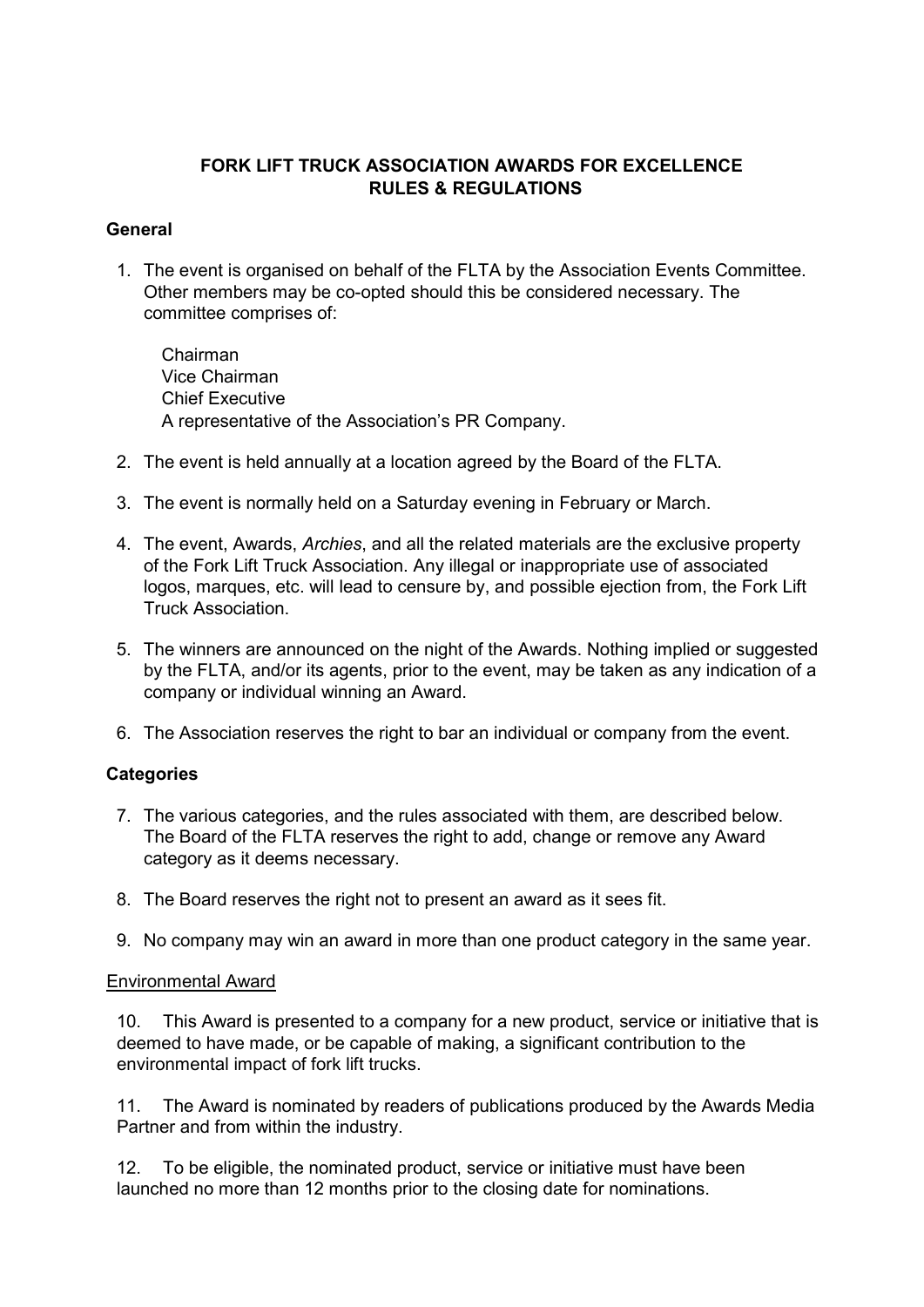13. Nominations in this category will be vetted by the FLTA Nominations Committee. The committee may seek the advice of independent consultants to verify the quality and originality of the nominated product, service or initiative.

14. The winner of this category will be presented with an Archie and is allowed to use the appropriate winner's logo within the parameters established by the Association.

### Ergonomics Award

15.This Award is presented to a company for a new product, service or initiative that is deemed to have made, or be capable of making, a significant contribution to the ergonomic design and use of fork lift trucks.

16.The Award is nominated by readers of publications produced by the Awards Media Partner and from within the industry.

17.To be eligible, the nominated product, service or initiative must have been launched no more than 12 months prior to the closing date for nominations.

18. Nominations in this category will be vetted by the FLTA Nominations Committee. The committee may seek the advice of independent consultants to verify the quality and originality of the nominated product, service or initiative.

19. The winner of this category will be presented with an Archie and is allowed to use the appropriate winner's logo within the parameters established by the Association.

### Safety Award

20.This Award is presented to a company for a new product, service or initiative that is deemed to have made, or be capable of making, a significant contribution to the safety of fork lift trucks.

21.The Award is nominated by readers of publications produced by the Awards Media Partner and from within the industry.

22.To be eligible, the nominated product, service or initiative must have been launched no more than 12 months prior to the closing date for nominations.

23. Nominations in this category will be vetted by the FLTA Nominations Committee. The committee may seek the advice of independent consultants to verify the quality and originality of the nominated product, service or initiative.

24. The winner of this category will be presented with an Archie and is allowed to use the appropriate winner's logo within the parameters established by the Association.

### Innovation Award

25.This Award is presented to a company for an original product, service or initiative that is deemed to have made a fresh, creative or defining contribution to the design and use of fork lift trucks.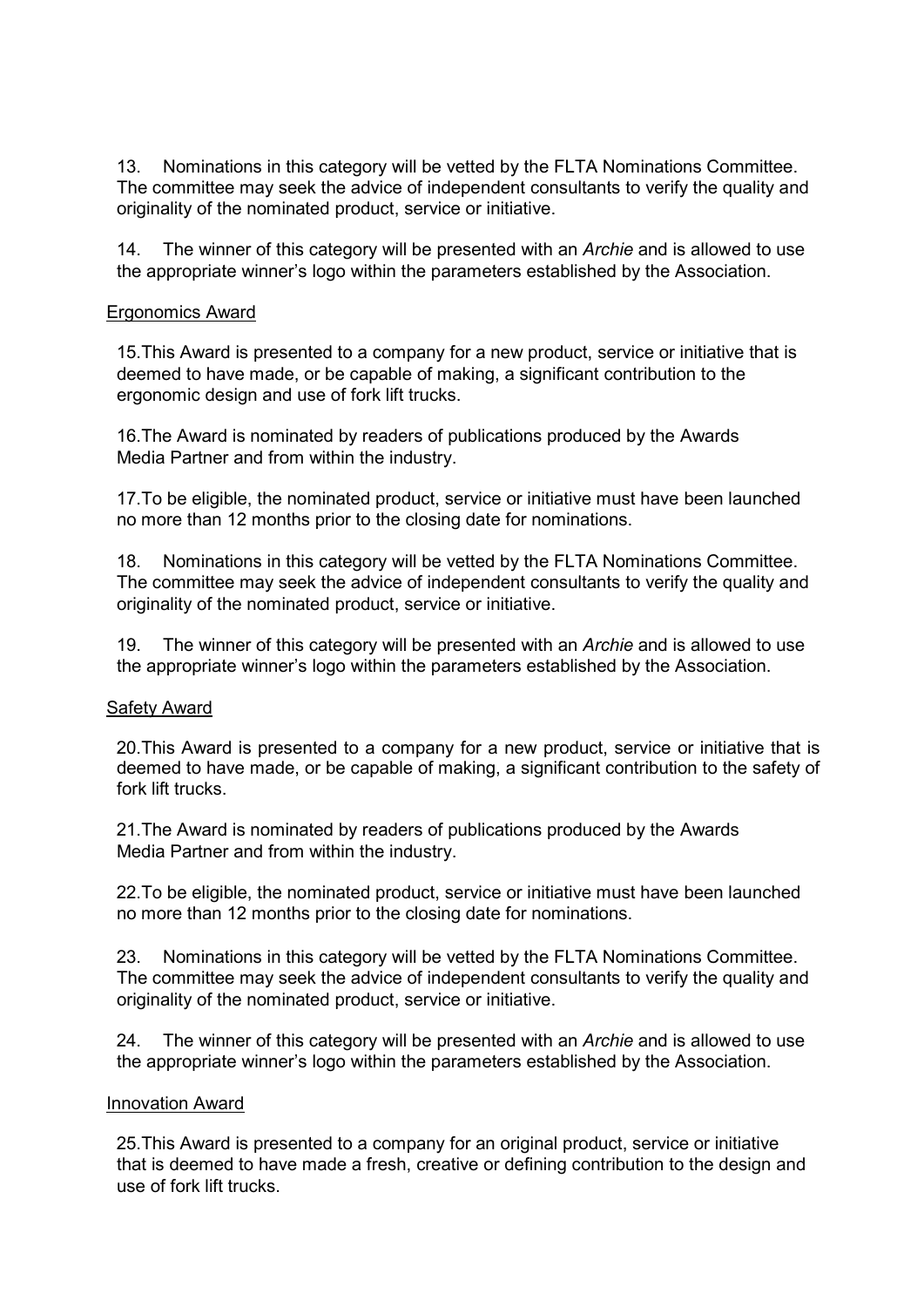26.The Award is nominated by readers of publications produced by the Awards Media Partner and from within the industry.

27.To be eligible, the nominated product, service or initiative must have been launched no more than 12 months prior to the closing date for nominations.

28. Nominations in this category will be vetted by the FLTA Nominations Committee. The committee may seek the advice of independent consultants to verify the quality and originality of the nominated product, service or initiative.

29. The winner of this category will be presented with an Archie and is allowed to use the appropriate winner's logo within the parameters established by the Association.

#### Supplier of the Year Award

35.This Award is presented to a company that is a Supplier Member and supplies products or services to members of the Association, and does so in an exemplary manner.

36. All Supplier Members are automatically entered into the Award, which is voted on by Full Members of the Association.

37. The winner of this category will be presented with an Archie and is allowed to use the appropriate winner's logo within the parameters established by the Association.

38. A company that wins in this category will not be eligible to win in this category again for 5 years.

#### Safe Site Award

39. This Award is open to any company that operates fork lift trucks and has introduced a new initiative to make the operation of their trucks safer at one or more sites. This may have been the complete redesign of all or part of the site,

modification of the site, a change to operating processes and procedures, or anything else that has made a significant contribution to safety.

- 40. A company does not have to be a member of the FLTA Safe User Group to be eligible for nomination.
- 41. A company in this category can be nominated by others or nominate themselves.
- 42. Nominations in this category will be vetted by the FLTA Nominations Committee.
- 43. The winner of this category will be presented with an Archie and is allowed to use the appropriate winner's logo within the parameters established by the Association.
- 44. Exceptional runners up may be awarded a Highly Commended certificate.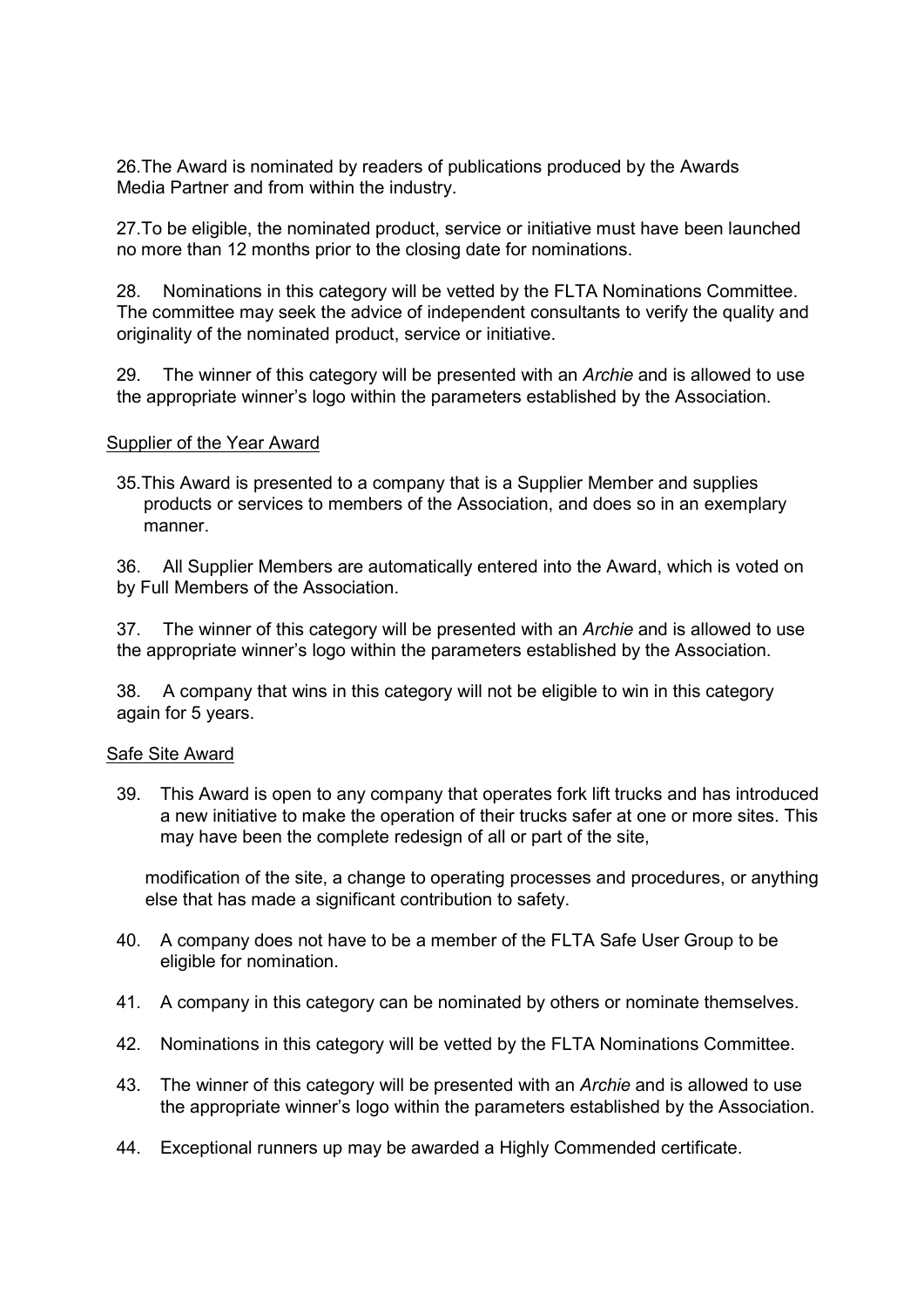### Apprentice of the Year Award

- 45. This award is presented to the highest achieving second year student within the fork lift truck apprenticeship scheme.
- 46. Participating educational establishments will be asked to nominate their selected students in accordance with the requirements of the Technical Committee.
- 47. Selected nominees will be interviewed by members of the FLTA Technical Committee at a time and place determined by the committee.
- 48. The winner will be determined by the Technical Committee. The committee may also determine one or more runners up if they think this is appropriate.
- 49. As an exception to the standard rules for the Awards the nominees and their employers will be advised of the results within 7 days of the decision being made.

50. The winning individual will receive a special framed certificate and a cheque for £500.00. Runners up will receive cheques for a lesser amount, to be determined by the Technical Committee. (The overall value of these awards will be reviewed periodically.)

### Employee of the Year Award

- 51. This award will be presented to an employee of a Full or Provisional Member of the Association.
- 52. The selected employee will have made an outstanding contribution to his or her company.
- 53. The employer must provide a statement of no more than 100 words explaining why their employee should be considered for the award. This statement should be signed by the Managing Director or equivalent. Appropriate supporting evidence will be allowed.
- 54. Nominations will be vetted by the Chief Executive. The winner will be selected by the Board.
- 55. Persons who submitted nominations will be advised of the result within 7 days of the Board's decision. The employee will not be told.

56. The winning individual will receive a special framed certificate and a cheque for £250.00. (The value of this award will be reviewed periodically.)

### Services to the Fork Lift Truck Association Award

57. This award is bestowed at the discretion of the Board of the Fork Lift Truck Association. It recognises a sustained or extraordinary contribution to the Association.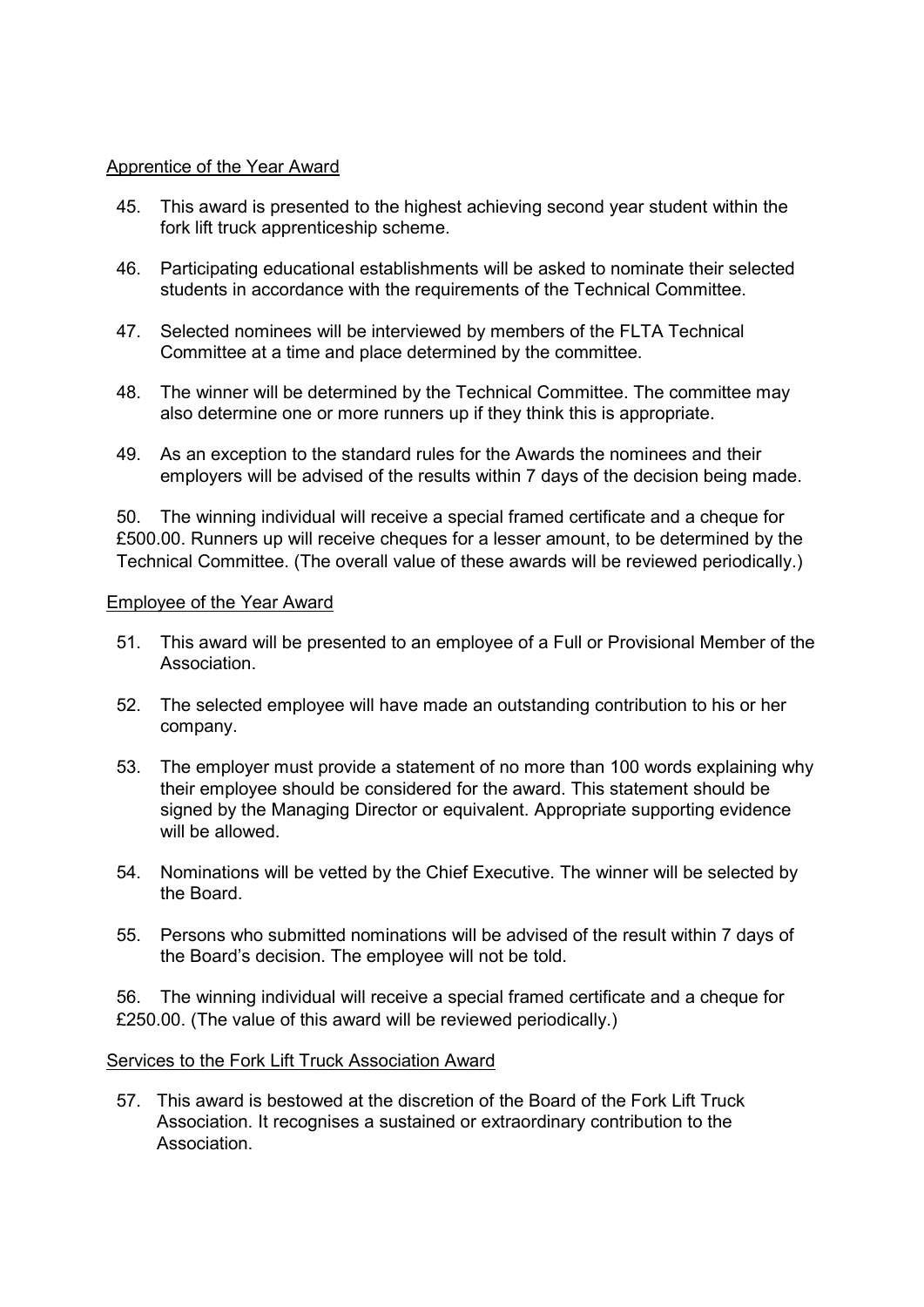- 58. Nominations in this category will be vetted by the FLTA Nominations **Committee.**
- 59. The winner of this award will be presented with an Archie. Services to the

### Fork Lift Truck Industry Award

- 60. This award is presented to an individual who has devoted their career to the materials handling industry, demonstrating exceptional service and dedication. 61. Potential winners are nominated from within the industry
- 62. Nominations in this category will be vetted by the FLTA Nominations Committee.
- 63. The winner of this award will be presented with an Archie.

### Lifetime Achievement Award

- 64. This award is the highest individual honour bestowed by the Fork Lift Truck Association. It is presented to an individual who has made a significant and outstanding contribution to the materials handling industry.
- 65. Potential winners are nominated from within the industry.
- 66. Nominations in this category will be vetted by the FLTA Nominations Committee.
- 67. The winner of this award will be presented with an Archie.

### Dealer Member of the Year

- 67. Presented to the dealership, and FLTA member company, considered to have provided the most innovative or appropriate solution to a customer's particular materials handling requirements, it will recognise the company which has best demonstrated a commitment to service; putting the customer at the heart of its business, and embodying the FLTA's core principles of productivity, integrity and safety
- 68. Nominations in this category will be vetted by the FLTA Nominations Committee.
- 69. The winner of this award will be presented with an Archie and is allowed to use the appropriate winner's logo within the parameters established by the Association.

### Nominations

70. Unless otherwise publicly declared, the following rules shall apply:

a) Where the nomination is for a product, service or initiative, this must have been launched within the calendar year of the nomination. In the context of a nomination "launched" shall mean available for purchase or the placing of a firm order.